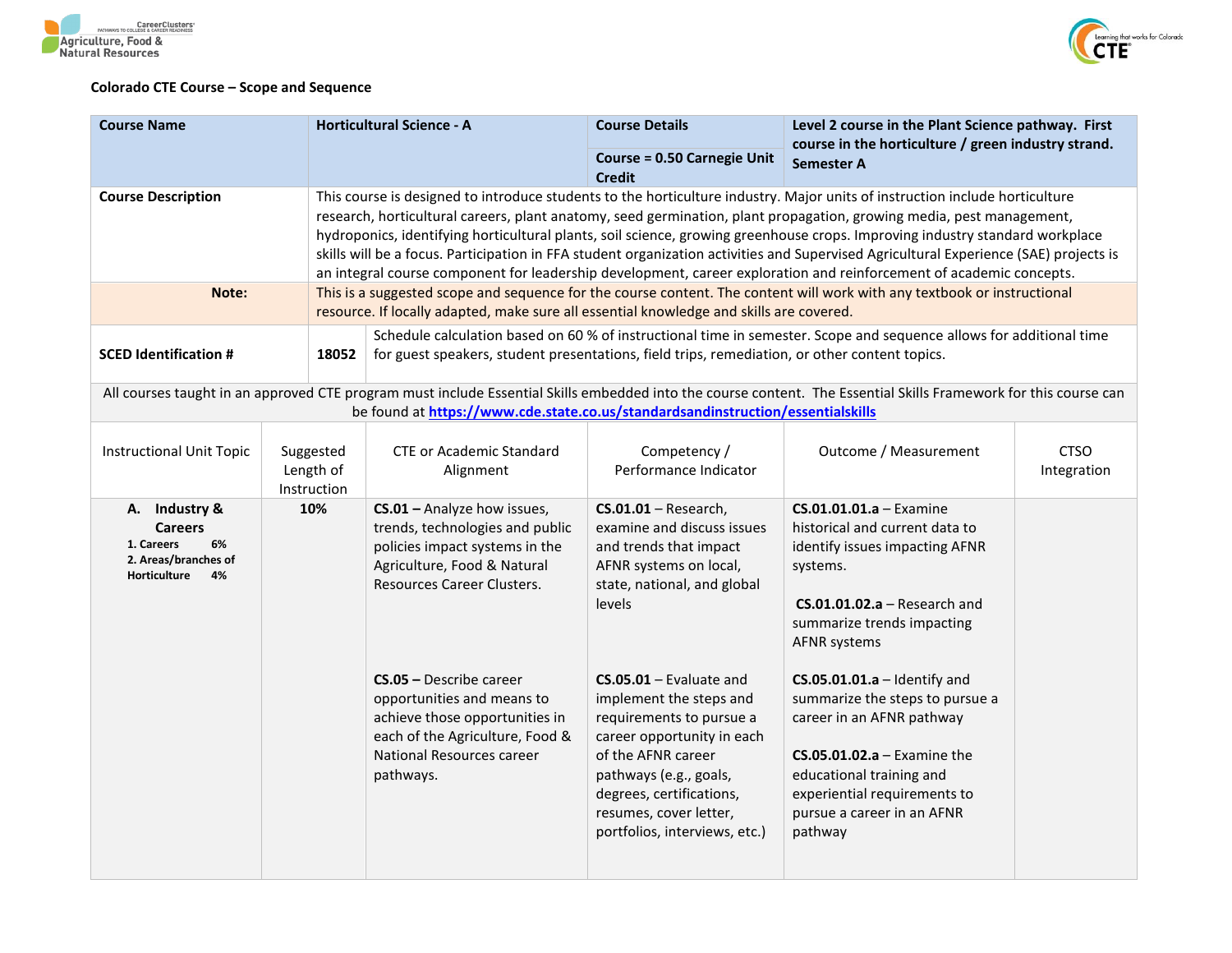



|                                                                                                                                                     |     |                                                                                                                                      | $CS.05.02 - Examine$ and<br>choose career opportunities<br>that are matched to<br>personal skills, talents, and<br>career goals in an AFNR<br>pathway of interest | $CS.05.01.03.a - Research$ and<br>summarize specific tools and<br>processes needed to pursue a<br>career in an AFNR pathway<br>$CS.05.02.01.a - Examine and$<br>categorize careers in each of the<br>AFNR pathways<br>$CS.0502.02.a - Research and$<br>describe careers in each of the<br>AFNR pathways and choose<br>potential careers connecting to<br>personal interests and skills.                                                                                                                    |  |
|-----------------------------------------------------------------------------------------------------------------------------------------------------|-----|--------------------------------------------------------------------------------------------------------------------------------------|-------------------------------------------------------------------------------------------------------------------------------------------------------------------|------------------------------------------------------------------------------------------------------------------------------------------------------------------------------------------------------------------------------------------------------------------------------------------------------------------------------------------------------------------------------------------------------------------------------------------------------------------------------------------------------------|--|
| <b>B. Anatomy &amp;</b><br>Physiology<br>1. Plant parts & anatomy 10%<br>2. Physiological plant<br>processes<br>10%<br>3. Environmental factors 10% | 30% | PS.01 - Develop and implement<br>a crop management plan for a<br>given production goal that<br>accounts for environmental<br>factors | $PS.01.01 - Determine the$<br>influence of environmental<br>factors on plant growth                                                                               | $PS.01.01.01.a -$ Identify and<br>summarize the three<br>measurements of light - color,<br>intensity, and duration - that<br>affect plant growth<br>$PS.01.01.02.a -$ Identify and<br>summarize the effects of air and<br>temperature on plant<br>metabolism and growth<br>$PS.01.01.02.b - Determine the$<br>optimal air and temperature<br>conditions for plant growth<br>$PS.01.01.03.a -$ Identify and<br>summarize the effects of water<br>quality on plant growth (eg. pH,<br>dissolved solids, etc) |  |
|                                                                                                                                                     |     | PS.02 - Apply principles of<br>classification, plant anatomy,<br>and plant physiology to plant<br>production and management.         | PS.02.02 - Apply knowledge<br>of plant anatomy and the<br>functions of plant structures<br>to activities associated with<br>plant systems                         | $PS.02.02.01.a - Identity$<br>structures in a typical plant cell<br>and summarize the function of<br>plant cell organelles.                                                                                                                                                                                                                                                                                                                                                                                |  |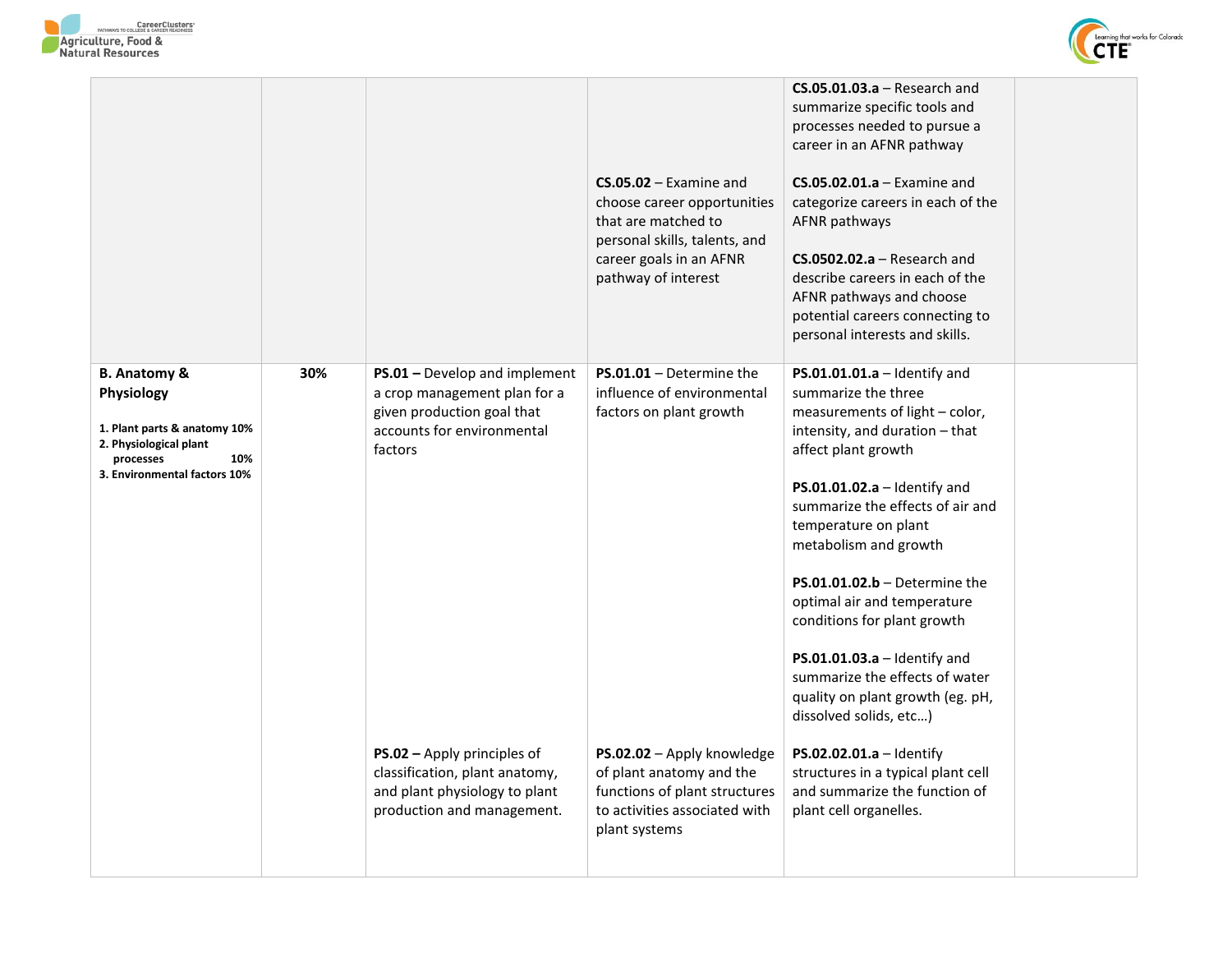



|  |                            | PS.02.02.02.a $-$ Identify and     |  |
|--|----------------------------|------------------------------------|--|
|  |                            | summarize the components and       |  |
|  |                            | the functions of plant roots       |  |
|  |                            | PS.02.02.03.a - Identify and       |  |
|  |                            | summarize the components and       |  |
|  |                            | the functions of plant stems       |  |
|  |                            |                                    |  |
|  |                            | $PS.02.02.04.a - Research$ and     |  |
|  |                            | summarize leaf morphology and      |  |
|  |                            |                                    |  |
|  |                            | functions of leaves                |  |
|  |                            |                                    |  |
|  |                            | PS.02.02.04.b - Analyze how        |  |
|  |                            | leaves capture light energy and    |  |
|  |                            | summarize exchange of gasses       |  |
|  |                            |                                    |  |
|  |                            | PS.02. $02.5.a -$ Identify and     |  |
|  |                            | summarize the components of a      |  |
|  |                            | flower, the functions of a flower, |  |
|  |                            | and the functions of flower        |  |
|  |                            | components                         |  |
|  |                            |                                    |  |
|  |                            | PS.02. $02.6.a -$ Identify and     |  |
|  |                            | summarize the functions and        |  |
|  |                            | components of seeds and fruits     |  |
|  |                            |                                    |  |
|  |                            | $PS.02.02.6.b - Analyze$ and       |  |
|  |                            | categorize the major types of      |  |
|  |                            | fruits and seeds                   |  |
|  |                            |                                    |  |
|  | PS.02.03 - Apply knowledge | PS.02.03.01.a $-$ Summarize the    |  |
|  | of plant physiology and    | importance of photosynthesis to    |  |
|  |                            |                                    |  |
|  | energy conversion to plant | plant life on earth and the        |  |
|  | systems                    | process of photosynthesis,         |  |
|  |                            | including the types, stages, its   |  |
|  |                            | products and byproducts.           |  |
|  |                            |                                    |  |
|  |                            | PS.02.03.02.a $-$ Summarize the    |  |
|  |                            | stages of cellular respiration     |  |
|  |                            | including their products and       |  |
|  |                            | byproducts                         |  |
|  |                            |                                    |  |
|  |                            |                                    |  |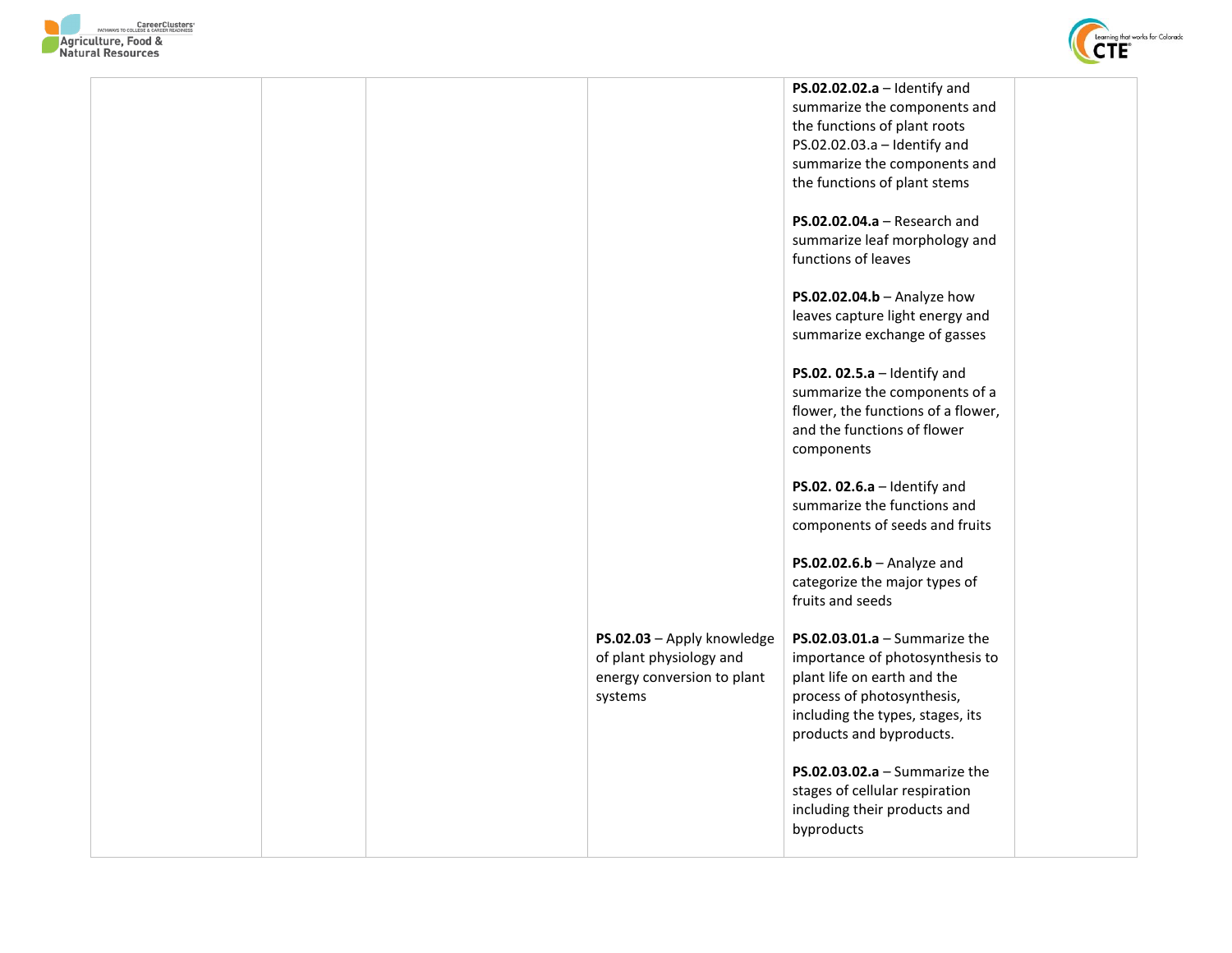



|                                                                                                                               |     |                                                                                                                             |                                                                 | $PS.02.03.05.a - Compare and$<br>contrast the effects of<br>transpiration, translocation, and<br>assimilation on plants                                                                                                                                                                                                                                                                                                                                                                                                                                                                                            |  |
|-------------------------------------------------------------------------------------------------------------------------------|-----|-----------------------------------------------------------------------------------------------------------------------------|-----------------------------------------------------------------|--------------------------------------------------------------------------------------------------------------------------------------------------------------------------------------------------------------------------------------------------------------------------------------------------------------------------------------------------------------------------------------------------------------------------------------------------------------------------------------------------------------------------------------------------------------------------------------------------------------------|--|
| C. Classification &<br><b>Taxonomy</b><br>1. Plant classification 8%<br>6%<br>2. Plant taxonomy<br>3. Plant identification 6% | 20% | PS.02 - Apply principles of<br>classification, plant anatomy,<br>and plant physiology to plant<br>production and management | PS.02.01 - Classify plants<br>according to taxonomic<br>systems | $PS.02.01.01.a -$ Identify and<br>summarize systems used to<br>classify plants based on specific<br>characteristics<br>$PS.02.01.01.b - Compare and$<br>contrast the hierarchical<br>classification of agricultural and<br>ornamental plants                                                                                                                                                                                                                                                                                                                                                                       |  |
|                                                                                                                               |     |                                                                                                                             |                                                                 | PS.02.01.01.c - Classify<br>agricultural and ornamental<br>plants according to the<br>hierarchical classification system<br>$PS.02.01.02.a - Describe the$<br>morphological characteristics<br>used to identify agricultural and<br>herbaceous plants (eg life<br>cycles, growth habit, plant use<br>and as monocots, dicots, woody,<br>herbaceous, etc)<br>$PS.02.01.02.b -$ Identify and<br>describe important plants to<br>agricultural and ornamental<br>systems by common names<br>PS.02.01.02.c - Identify and<br>describe important plants to<br>agricultural and ornamental<br>systems by scientific names |  |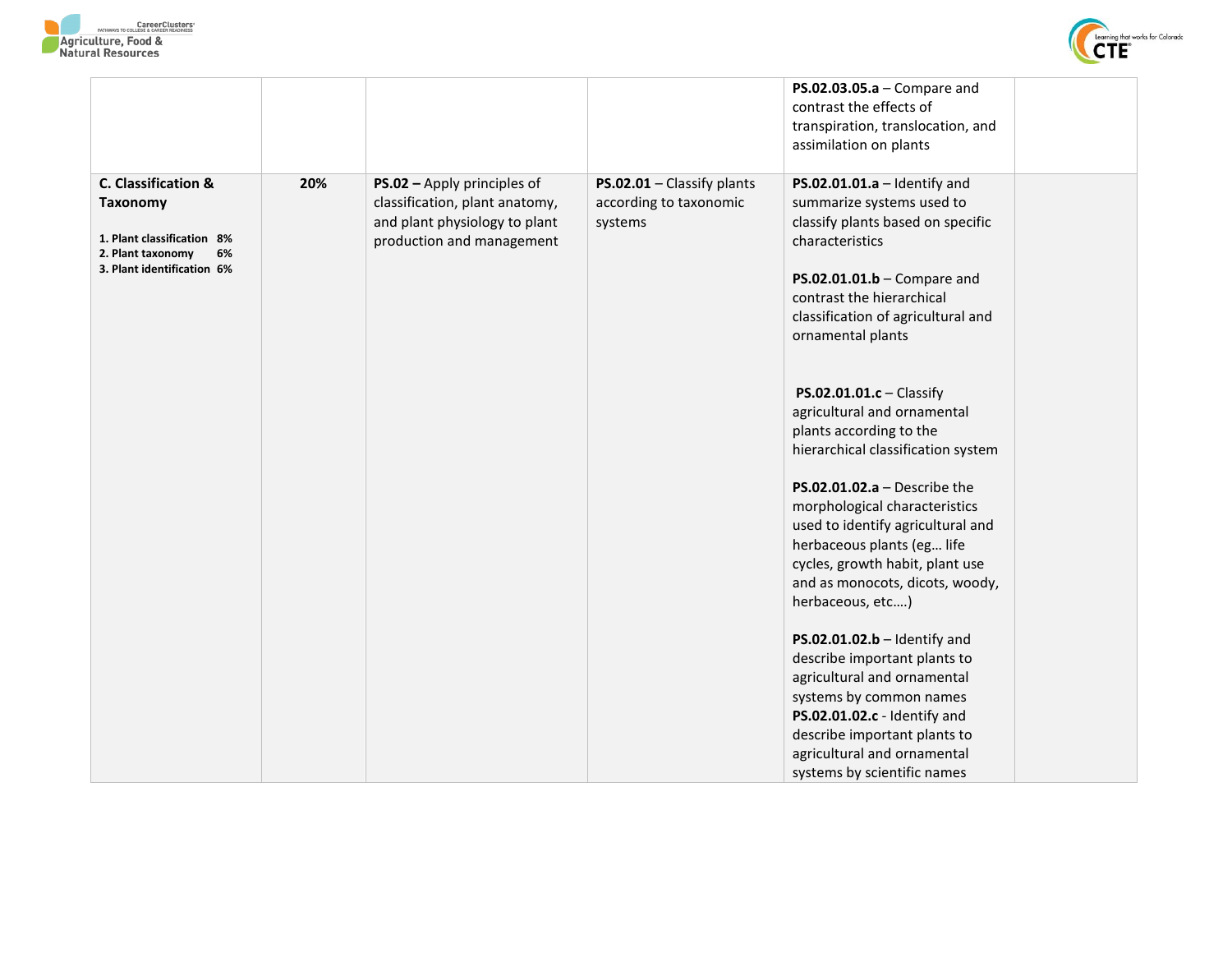



## **Colorado CTE Course – Scope and Sequence**

| <b>Course Name</b>                                                                                                                                   | <b>Horticultural Science - B</b>                                                                                                                                                                                                                                                                                                                                                                                                                                                                                                                                                                                                                  |                                                                                                                                                                                                                    | <b>Course Details</b><br><b>Course = 0.50 Carnegie Unit</b>                               | Level 2 course in the Plant Science pathway. First<br>course in the horticulture / green industry strand.                                                                                                                                                                                                                                                                                                                                                                                        |                            |
|------------------------------------------------------------------------------------------------------------------------------------------------------|---------------------------------------------------------------------------------------------------------------------------------------------------------------------------------------------------------------------------------------------------------------------------------------------------------------------------------------------------------------------------------------------------------------------------------------------------------------------------------------------------------------------------------------------------------------------------------------------------------------------------------------------------|--------------------------------------------------------------------------------------------------------------------------------------------------------------------------------------------------------------------|-------------------------------------------------------------------------------------------|--------------------------------------------------------------------------------------------------------------------------------------------------------------------------------------------------------------------------------------------------------------------------------------------------------------------------------------------------------------------------------------------------------------------------------------------------------------------------------------------------|----------------------------|
|                                                                                                                                                      |                                                                                                                                                                                                                                                                                                                                                                                                                                                                                                                                                                                                                                                   |                                                                                                                                                                                                                    | <b>Credit</b>                                                                             | <b>Semester B</b>                                                                                                                                                                                                                                                                                                                                                                                                                                                                                |                            |
| <b>Course Description</b>                                                                                                                            | This course continues to introduce students to the horticulture industry. Major units of instruction include horticulture research,<br>horticultural careers, plant anatomy, seed germination, plant propagation, growing media, pest management, hydroponics,<br>identifying horticultural plants, soil science, growing greenhouse crops. Improving industry standard workplace skills will be a focus.<br>Participation in FFA student organization activities and Supervised Agricultural Experience (SAE) projects is an integral course<br>component for leadership development, career exploration and reinforcement of academic concepts. |                                                                                                                                                                                                                    |                                                                                           |                                                                                                                                                                                                                                                                                                                                                                                                                                                                                                  |                            |
| Note:                                                                                                                                                |                                                                                                                                                                                                                                                                                                                                                                                                                                                                                                                                                                                                                                                   | This is a suggested scope and sequence for the course content. The content will work with any textbook or instructional resource. If<br>locally adapted, make sure all essential knowledge and skills are covered. |                                                                                           |                                                                                                                                                                                                                                                                                                                                                                                                                                                                                                  |                            |
| <b>SCED Identification #</b>                                                                                                                         | 18052                                                                                                                                                                                                                                                                                                                                                                                                                                                                                                                                                                                                                                             | for guest speakers, student presentations, field trips, remediation, or other content topics.                                                                                                                      |                                                                                           | Schedule calculation based on 60 calendar days of a 90-day semester. Scope and sequence allows for additional time                                                                                                                                                                                                                                                                                                                                                                               |                            |
|                                                                                                                                                      |                                                                                                                                                                                                                                                                                                                                                                                                                                                                                                                                                                                                                                                   | be found at https://www.cde.state.co.us/standardsandinstruction/essentialskills                                                                                                                                    |                                                                                           | All courses taught in an approved CTE program must include Essential Skills embedded into the course content. The Essential Skills Framework for this course can                                                                                                                                                                                                                                                                                                                                 |                            |
| <b>Instructional Unit Topic</b>                                                                                                                      | Suggested<br>Length of<br>Instruction                                                                                                                                                                                                                                                                                                                                                                                                                                                                                                                                                                                                             | <b>CTE or Academic Standard</b><br>Alignment                                                                                                                                                                       | Competency /<br>Performance Indicator                                                     | Outcome / Measurement                                                                                                                                                                                                                                                                                                                                                                                                                                                                            | <b>CTSO</b><br>Integration |
| A. Reproduction &<br>Propagation<br>1. Sexual Propagation &<br><b>Genetics</b><br>10%<br>2. Asexual Propagation<br>10%<br>3. Micro-propagation<br>2% | 22%                                                                                                                                                                                                                                                                                                                                                                                                                                                                                                                                                                                                                                               | PS.03 - Propagate, culture and<br>harvest plants and plant<br>products based on current<br>industry standards                                                                                                      | $PS.03.01 - Demonstrate$<br>plant propagation<br>techniques in plant system<br>activities | PS.03.01.01.a - Identify<br>examples of and summarize<br>pollination, cross-pollination and<br>self-pollination of flowering<br>plants<br>$PS.03.01.02.a - Demonstrate$<br>sowing techniques for providing<br>favorable conditions to meet the<br>factors of seed germination<br>$PS.03.01.03.a - Summarize$<br>optimal conditions for asexual<br>propagation and demonstrate<br>techniques used to propagate<br>plants by cuttings, division,<br>separation, layering, budding,<br>and grafting |                            |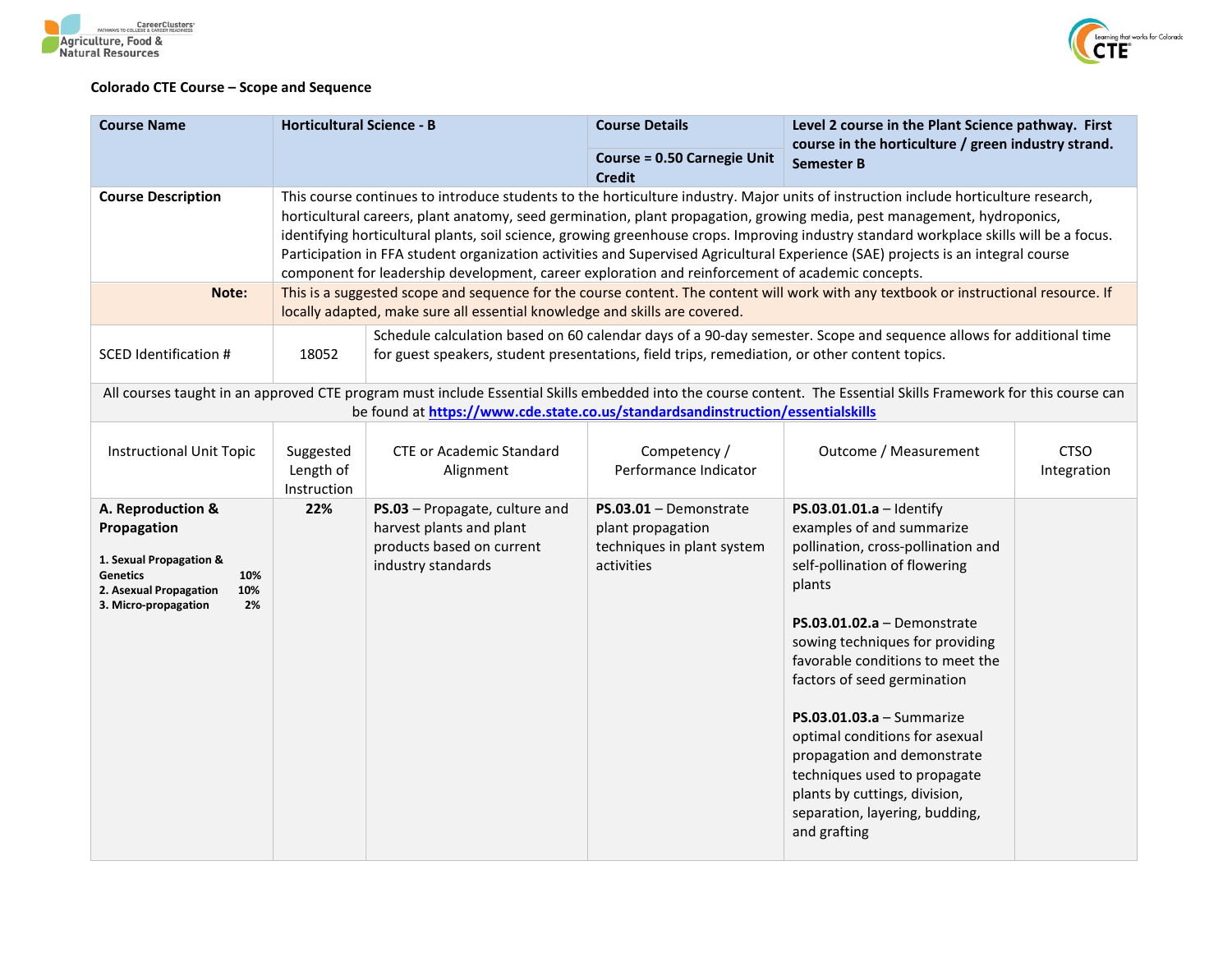



|                                                                                                                                                                                             |                                                                                                                                       |                                                                                             | PS.03. 01.04.a - Define micro-<br>propagation, discuss advantages<br>associated with the main stages<br>of the process                                                                                                                                                                                                                                                                                                                                                                                                                              |  |
|---------------------------------------------------------------------------------------------------------------------------------------------------------------------------------------------|---------------------------------------------------------------------------------------------------------------------------------------|---------------------------------------------------------------------------------------------|-----------------------------------------------------------------------------------------------------------------------------------------------------------------------------------------------------------------------------------------------------------------------------------------------------------------------------------------------------------------------------------------------------------------------------------------------------------------------------------------------------------------------------------------------------|--|
| <b>B. Soils, Nutrients, &amp;</b><br><b>Fertilizers</b><br>1. Soil Profile & texture 4%<br>2. Soilless Media<br>4%<br>7%<br>3. Nutrients<br>7%<br>4. Fertilizers<br>5. Hydro/ Aquaponics 2% | PS.01 - Develop and implement<br>a crop management plan for a<br>given production goal that<br>accounts for environmental<br>factors. | PS.01.02 - Prepare and<br>manage growing media for<br>use in plant systems                  | PS.01.02.01.a $-$ Identify the<br>major components of growing<br>media and describe how growing<br>media support plant growth.<br>$PS.01.02.01.b - Describe the$<br>physical and chemical<br>characteristic of growing media<br>and explain the influence they<br>have on plant growth.<br>$PS.01.02.01.c - Formulate$ and<br>prepare growing media for<br>specific plants or crops.<br>PS.01. 02.02.a $-$ Identify the<br>categories of soil water<br>$PS.01.02.02.b - Discuss how soil$<br>drainage and water-holding<br>capacity can be improved |  |
|                                                                                                                                                                                             |                                                                                                                                       | PS.01.03 - Develop and<br>implement a fertilization<br>plan for specific plants or<br>crops | $PS.01.03.01.a -$ Identify the<br>essential nutrients for plant<br>growth and development and<br>their major functions (nitrogen,<br>phosphorus, potassium, etc)<br>PS.01. $03.01.b$ - Analyze the<br>effects of nutrient deficiencies<br>and symptoms and recognize<br>environmental causes of nutrient<br>deficiencies                                                                                                                                                                                                                            |  |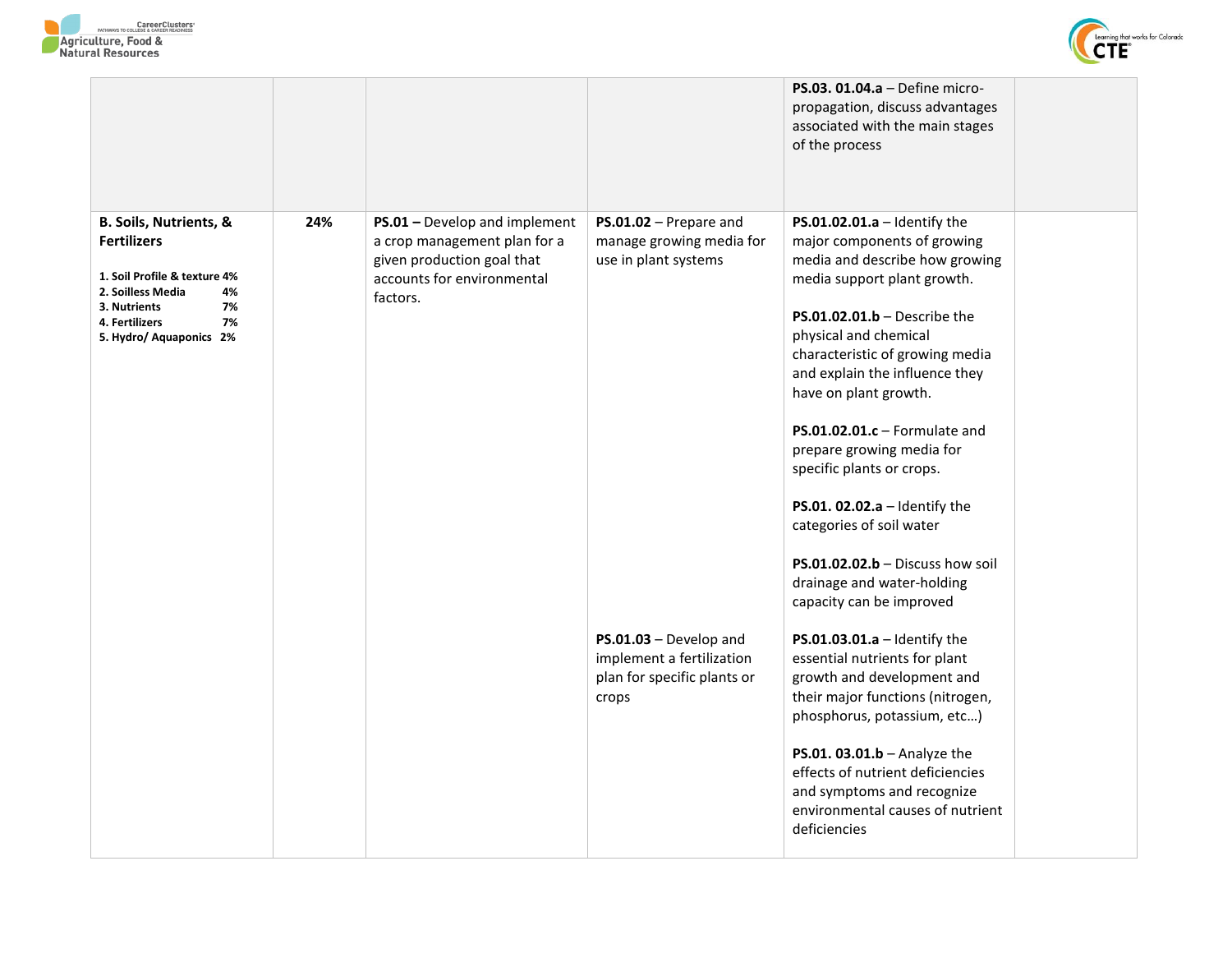



|                                                                                                                                                         |     |                                                                                                               |                                                                                                         | <b>PS.01.03.02.a</b> – Discuss the<br>influence of pH and cation<br>exchange on the availability of<br>nutrients<br>$PS.01.03.02.b$ - Contrast pH and<br>cation exchange capacity<br>between mineral soil and soilless<br>growing media<br>PS.01. $03.02.c -$ Adjust the pH of<br>growing media for specific plants<br>or crops<br>PS.01.03.04.a - Identify fertilizer<br>sources of essential plant<br>nutrients; explain fertilizer<br>formulations, including organic<br>and inorganic; and describe<br>different methods of fertilizer<br>application<br>PS.01.03.06.a $-$ Summarize the<br>impact of environmental factors<br>on nutrient availability (moisture,<br>temperature, pH, etc) |  |
|---------------------------------------------------------------------------------------------------------------------------------------------------------|-----|---------------------------------------------------------------------------------------------------------------|---------------------------------------------------------------------------------------------------------|-------------------------------------------------------------------------------------------------------------------------------------------------------------------------------------------------------------------------------------------------------------------------------------------------------------------------------------------------------------------------------------------------------------------------------------------------------------------------------------------------------------------------------------------------------------------------------------------------------------------------------------------------------------------------------------------------|--|
| <b>C. Integrated Pest</b><br>Management<br>1. Types of Pests (insects,<br>weeds, diseases, etc) 6%<br>2. Economic Threshold 4%<br>3. Steps of IPM<br>4% | 14% | PS.03 - Propagate, culture and<br>harvest plants and plant<br>products based on current<br>industry standards | PS.03.03 - Develop and<br>implement a plan for<br>integrated pest<br>management for plant<br>production | $PS.03.03.01.a - Identity and$<br>categorize plant pests, diseases,<br>and disorders.<br>PS.03. 03.01.b - Identify and<br>analyze major local weeds, insect<br>pests and infectious and<br>noninfectious plant diseases<br>PS.03. 03.02.a $-$ Diagram the life<br>cycle of major plant pests and<br>diseases                                                                                                                                                                                                                                                                                                                                                                                    |  |